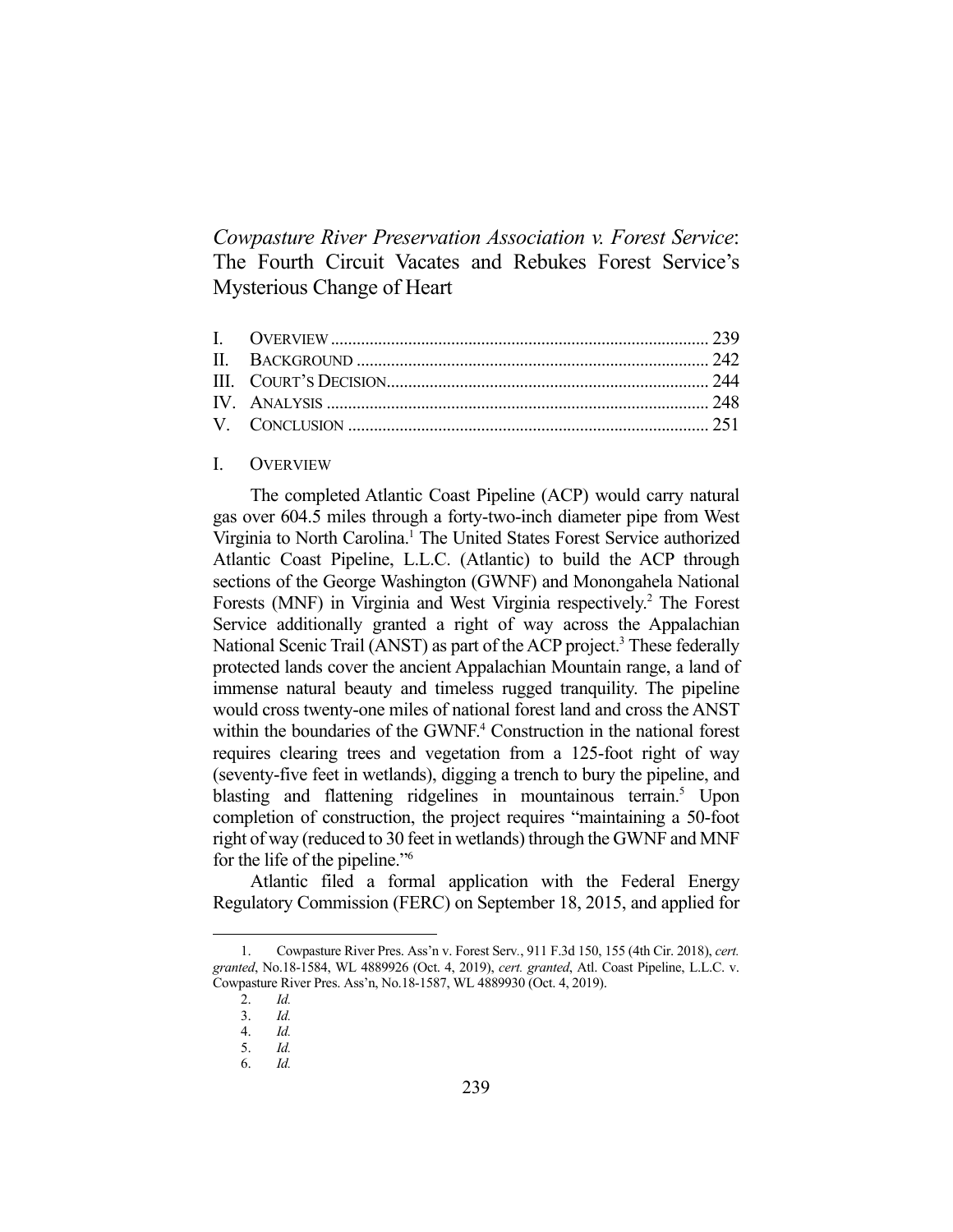a Special Use Permit (SUP) for construction and use in the national forests on November 12, 2015.<sup>7</sup> The National Environmental Policy Act (NEPA) requires that when a federal agency proposes to take action "significantly affecting the quality of the human environment," that agency "must prepare a detailed environmental impact statement (EIS) describing the likely environmental effects, 'adverse environmental effects which cannot be avoided,' and potential alternatives to the proposal."<sup>8</sup> Specifically, the Forest Service commented that the EIS must "analyze alternative routes that do not cross national forest land, and that the EIS must address the Forest Service's policy that restricts special uses on national forest lands to those that 'cannot reasonably be accommodated on non-National Forest System lands.'"9 The Forest Service's noted concerns "about landslides, slope failures, sedimentation, and impacts to groundwater, soils, and threatened and endangered species that it believed would result from the ACP project."<sup>10</sup>

 In reviewing draft material, the Forest Service additionally requested "ten site-specific stabilization designs for selected areas of challenging terrain to demonstrate the effectiveness of Atlantic's proposed steep slope stability program."11 The Agency noted that it intended for these selected sites to be "merely representative," and that "should the ACP Project be permitted, multiple additional high hazard areas will need to be addressed on a site-specific basis."12 Atlantic communicated to the Forest Service that eight of the site stabilization designs requested had not commenced. In response, the Forest Service noted great discomfort in moving forward without information from these additional sites. With regards to the pipeline's impacts to forest resources and the effectiveness of the proposed mitigation techniques, the Forest Service held such reservations "because those conclusions ha[d] been reached prior to acquiring the necessary information to substantiate what must otherwise be presumed to represent judgments based on incomplete information."13

 The Forest Service's comments were also pessimistic of the ACP project's potential effect on threatened and endangered species. Atlantic's drafts noted that construction "may displace certain sensitive species from

 <sup>7.</sup> *Id.*

 <sup>8.</sup> *Id.* (quoting 42 U.S.C. § 4332(C) (1975)).

Id. (quoting Corrected Deferred Joint Appendix at 3593, United States Forest Serv. v. Cowpasture River Preservation Ass'n, 911 F.3d 150 (4th Cir. 2018).

 <sup>10.</sup> *Id.*

 <sup>11.</sup> *Id.* at 156.

 <sup>12.</sup> *Id.*

 <sup>13.</sup> *Id.* at 157.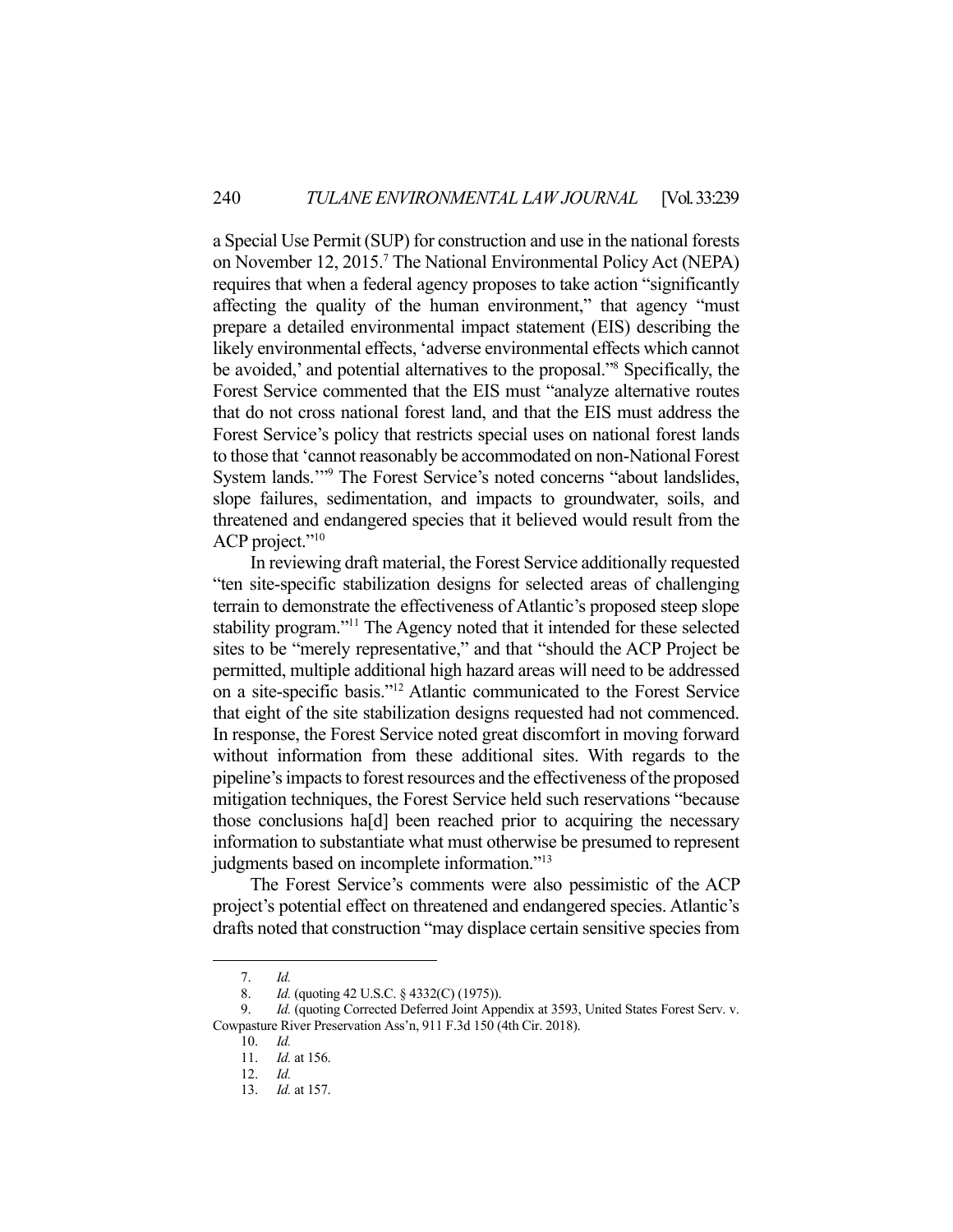within and areas adjacent to the right of way."<sup>14</sup> The draft claimed that these effects would only last during the period of construction and that they would restore conditions "as near as practicable to preconstruction contours and conditions."15 Atlantic further claimed that a loss of potential roosting habitats would be offset by gains in foraging habitat.<sup>16</sup> The Agency found little merit in this unproven claim and commented that bats using areas opened up by the project and the right of way would be more susceptible to predators.<sup>17</sup>

 The Forest Service's trepidation over the ACP project and its potential adverse impacts disappeared as the deadlines set by Atlantic grew closer. On May 14, 2017, the Forest Service told FERC that it would no longer require the remaining eight site-specific stabilization designs. This change in tenor came with no explanation for its reasoning. On July 5, 2017, the Forest Service acknowledged that the two site-specific stabilization designs adequately disclosed the potential environmental effects. Again, the service provided no explanation as to its reasoning or "why the two plans were adequate."<sup>18</sup> On July 21, 2017, FERC released the final environmental impact study (FEIS). On the very same day, the Forest Service released its draft Record of Decision (ROD). The ROD proposed "to adopt the FEIS, grant the SUP, and exempt Atlantic from several forest plan standards."<sup>19</sup> According to the ROD, "FERC's evaluation concluded that the major pipeline route alternatives and variations do not offer a significant environmental advantage when compared to the proposed route or would not be economically practical."20 On November 16, 2017, the Forest Service responded to Atlantic's updated biologic evaluation. The updated evaluation stated that "the ACP project was likely to result in a 'loss of viability' for three Regional Forester Sensitive Species (RFSS) in the MNF."21 In another change of tenor, the Agency's response stated that "the project was *not* likely to result in a loss of viability to the three RFSS." According to the Forest Service Manual, the service "cannot authorize uses of national forests that are likely to result in a loss of viability for a species." $^{22}$  As the chronology

 <sup>14.</sup> *Id.* at 158.

 <sup>15.</sup> *Id.*

 <sup>16.</sup> *Id.*

 <sup>17.</sup> *Id.*

 <sup>18.</sup> *Id.* at 159.

 <sup>19.</sup> *Id.*

 <sup>20.</sup> *Id.* (quoting Corrected Deferred Joint Appendix, *supra* note 9, at 1411).

 <sup>21.</sup> *Id.*

 <sup>22.</sup> *Id.* at 159-60.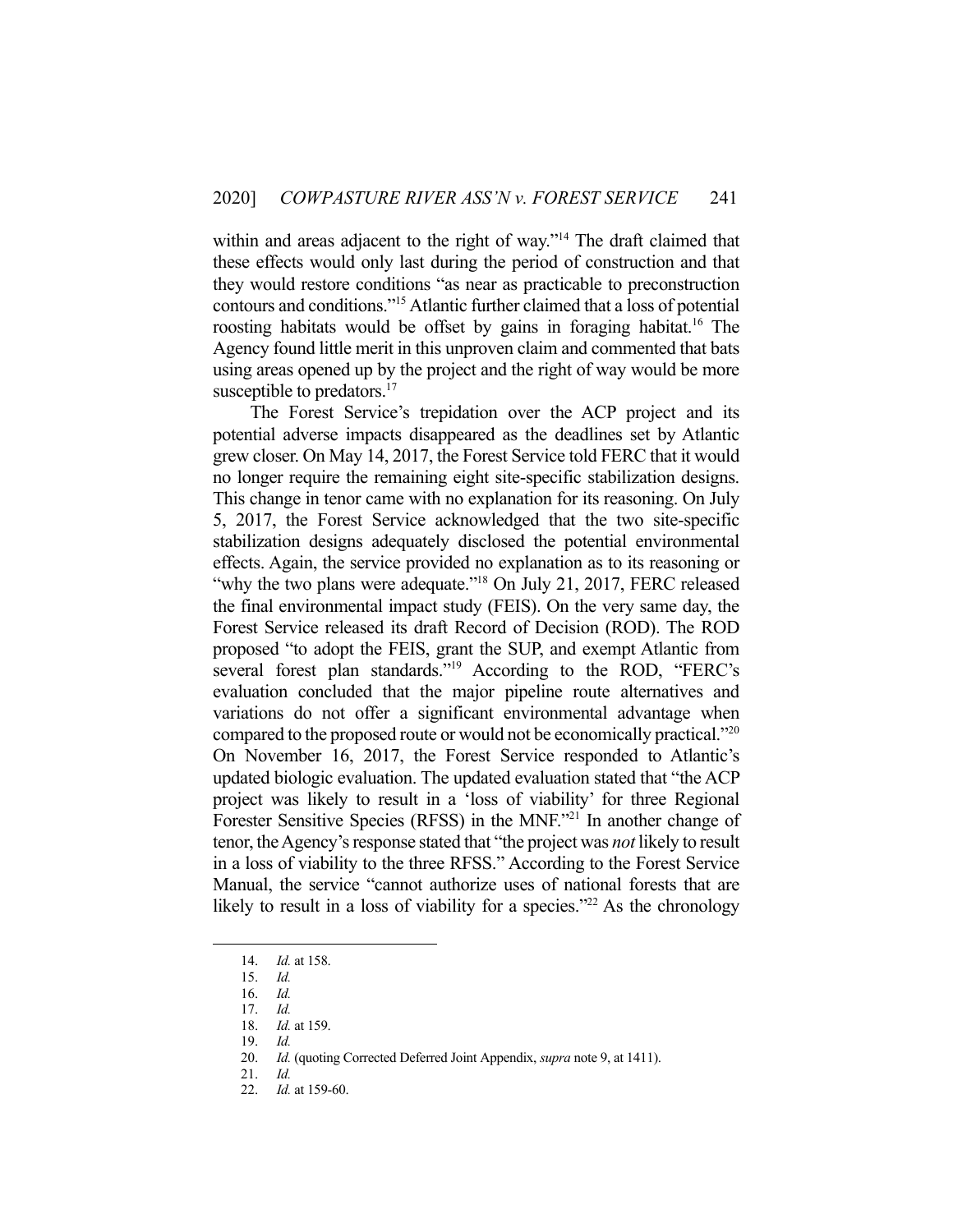indicates, the Forest Service had already granted the draft ROD approving the SUP before Atlantic issued its updated biologic evaluation. The agency made the decision to change course without any explanation or reasoning.

 The Forest Service issued the final ROD on November 17, 2017. They issued the SUP and granted the right of way across the ANST on January 23, 2018. Cowpasture Rver Preservation Association and six other petitioners filed a challenge to the agency's action on February 5, 2018.23 Petitioners asserted that the Forest Service violated the National Forest Management Act (NFMA), NEPA, and the Mineral Leasing Act (MLA) in granting Atlantic the ROD and SUP for the pipeline.<sup>24</sup> The United States Court of Appeals for the Fourth Circuit possesses jurisdiction pursuant to the Natural Gas Act.<sup>25</sup> The United States Court of Appeals for the Fourth Circuit *held* that the United States Forest Service violated the NFMA and NEPA, and that the Forest Service lacked statutory authority pursuant to the MLA to grant a pipeline right of way across the ANST. *Cowpasture River Preservation Ass'n v. Forest Serv.*, 911 F.3d 150, 155 (4th Cir. 2018).

### II. BACKGROUND

 A court may set aside a federal agency's action "whenever the challenged act is 'arbitrary, capricious, an abuse of discretion, or otherwise not in accordance with the law.'"26 An agency's decision is arbitrary and capricious when it:

relied on factors which Congress has not intended it to consider, entirely failed to consider an important an important aspect of the problem, offered an explanation for its decision that runs counter to the evidence before the agency, or is so implausible that it could not be ascribed to a difference of view or the product of agency expertise.<sup>27</sup>

 The Natural Gas Act grants the right that petitioners "may obtain a review of such order in the Court of Appeals of the United States for any circuit wherein the natural-gas company to which the order relates is located or has its principal place of business."<sup>28</sup> Under the Natural Gas

 <sup>23.</sup> *Id*. at 160.

 <sup>24.</sup> *Id.*

 <sup>25.</sup> *Id.* (first citing generally Administrative Procedure Act, 5 U.S.C.A. §§ 701-706 (West 2011); and then citing Natural Gas Act, 15 U.S.C.A. § 717r(d)(1) (West 2005)).

 <sup>26.</sup> *Id.* (quoting Sierra Club, Inc. v. Forest Serv., 897 F.3d 582, 589-90 (4th Cir. 2018)).

 <sup>27.</sup> *Sierra Club*, 897 F.3d at 590 (quoting Defs. of Wildlife v. N.C. Dep't of Transp., 762 F.3d 374, 396 (4th Cir. 2018)).

 <sup>28. 15</sup> U.S.C.A. § 717r(b).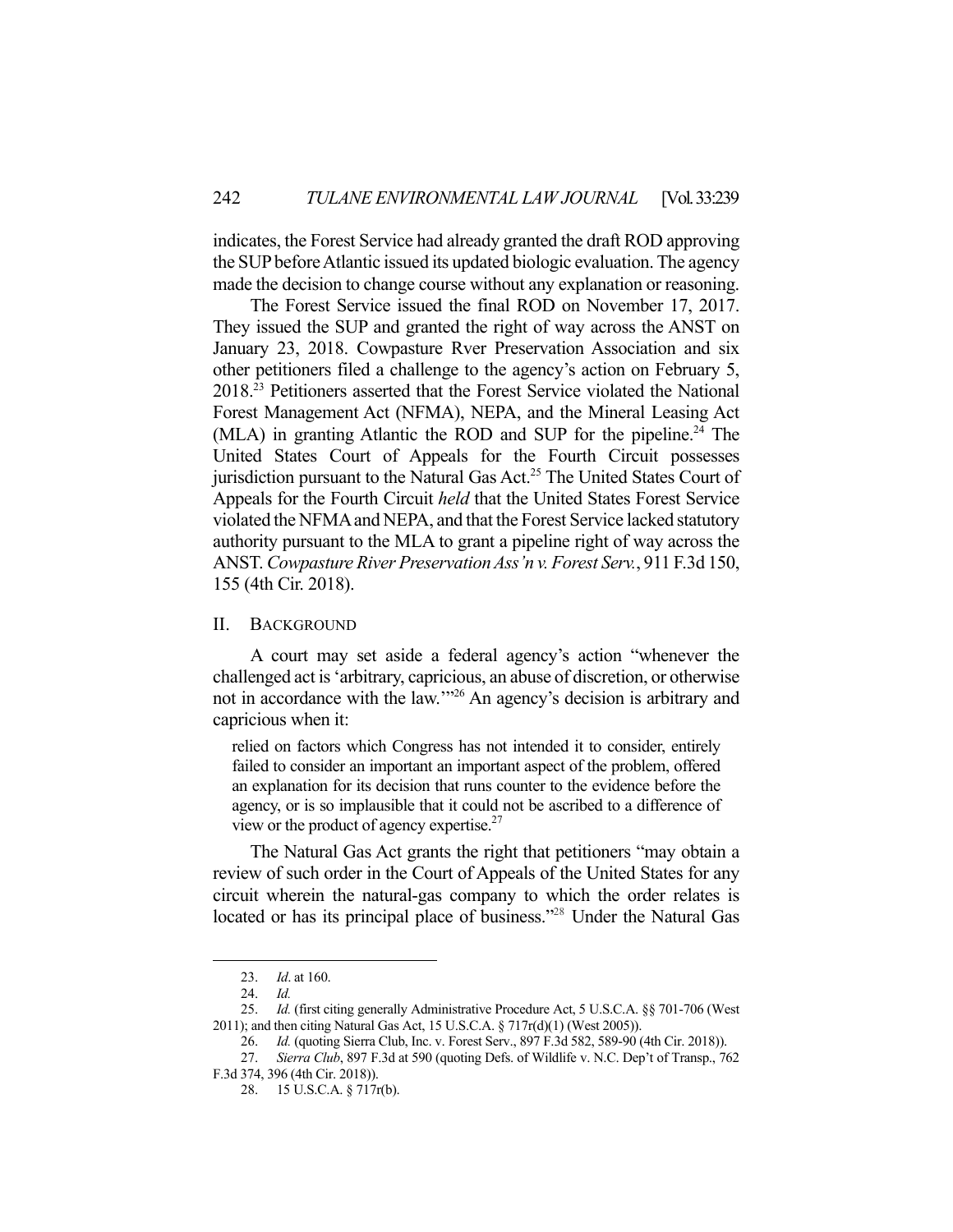Act, "the United States Court of Appeals for the circuit in which a facility subject to section 717(b) of this title . . . shall have original and exclusive jurisdiction over any civil action for the review of an order or action of a federal agency."29

 The NFMA governs the substantive and procedural standards by which the Forest Service must manage national forests.<sup>30</sup> Under the NFMA, the Forest Service must develop, maintain, and revise Forest Plans that "provide a framework for where and how certain activities can occur in national forests."31 Additionally, the NFMA directs that the Forest Service ensure that all activities, "specifically, all 'resource plans and permits, contracts, and other instruments for the use and occupancy of National Forest System lands'—are consistent with the Forest Plans."<sup>32</sup> The Department of Agriculture through the Forest Service, in promulgating Forest Plans, should "'insure consideration of the economic and environmental aspects of various systems of renewable resource management' and 'provide for diversity of plant and animal communities based on the suitability and capability of the specific land area.<sup>"33</sup>

 Congress enacted NEPA "to reduce or eliminate environmental damage."34 NEPA imposes procedural requirements to ensure that federal agencies "undertake analyses of the environmental impact of their proposals and actions."35 Agencies must consider alternatives to proposed actions and "take a hard look at environmental consequences."36 Under this requirement, a federal agency taking a major action affecting the environment "must prepare a detailed EIS describing the likely environmental effects of the proposal, any unavoidable adverse environmental effects, and potential alternatives."<sup>37</sup>

 The MLA grants authority to the Secretary of the Interior "to grant gas pipeline rights of way across 'Federal Lands.'"38 Federal Lands include "all lands owned by the United States, except lands in the National Park System."39 Lands in the National Park System are administered by

 <sup>29.</sup> *Id.* § 717r(d)(1).

 <sup>30.</sup> *See* 16 U.S.C.A. § 1604 (West 2018).

 <sup>31.</sup> *Sierra Club*, 897 F.3d at 600 (first quoting Am. Wild Horse Pres. Campaign v. Perdue, 873 F.3d 914, 919 (D.C. Cir. 2017); and then quoting 16 U.S.C.A. § 1604(a)).

 <sup>32.</sup> *Id*. (first quoting *Perdue*, 873 F.3d at 919; and then quoting 16 U.S.C.A. § 1604(i)).

 <sup>33.</sup> *Id.* (quoting 16 U.S.C.A. § 1604(g)(3)(A)-(B).

 <sup>34.</sup> *Id.* at 590 (quoting Dep't of Transp. v. Pub. Citizen, 541 U.S. 752, 756 (2004)).

 <sup>35.</sup> *Id.* (quoting *Dep't of Transp.*, 541 U.S. at 756-57).

 <sup>36.</sup> Robertson v. Methow Valley Citizens Council, 490 U.S. 332, 350 (1989).

 <sup>37. 42</sup> U.S.C.A. § 4332(2)(C) (West 1975).

 <sup>38. 30</sup> U.S.C.A. § 185(a) (West 1995).

 <sup>39.</sup> *Id.* § 185(b)(1).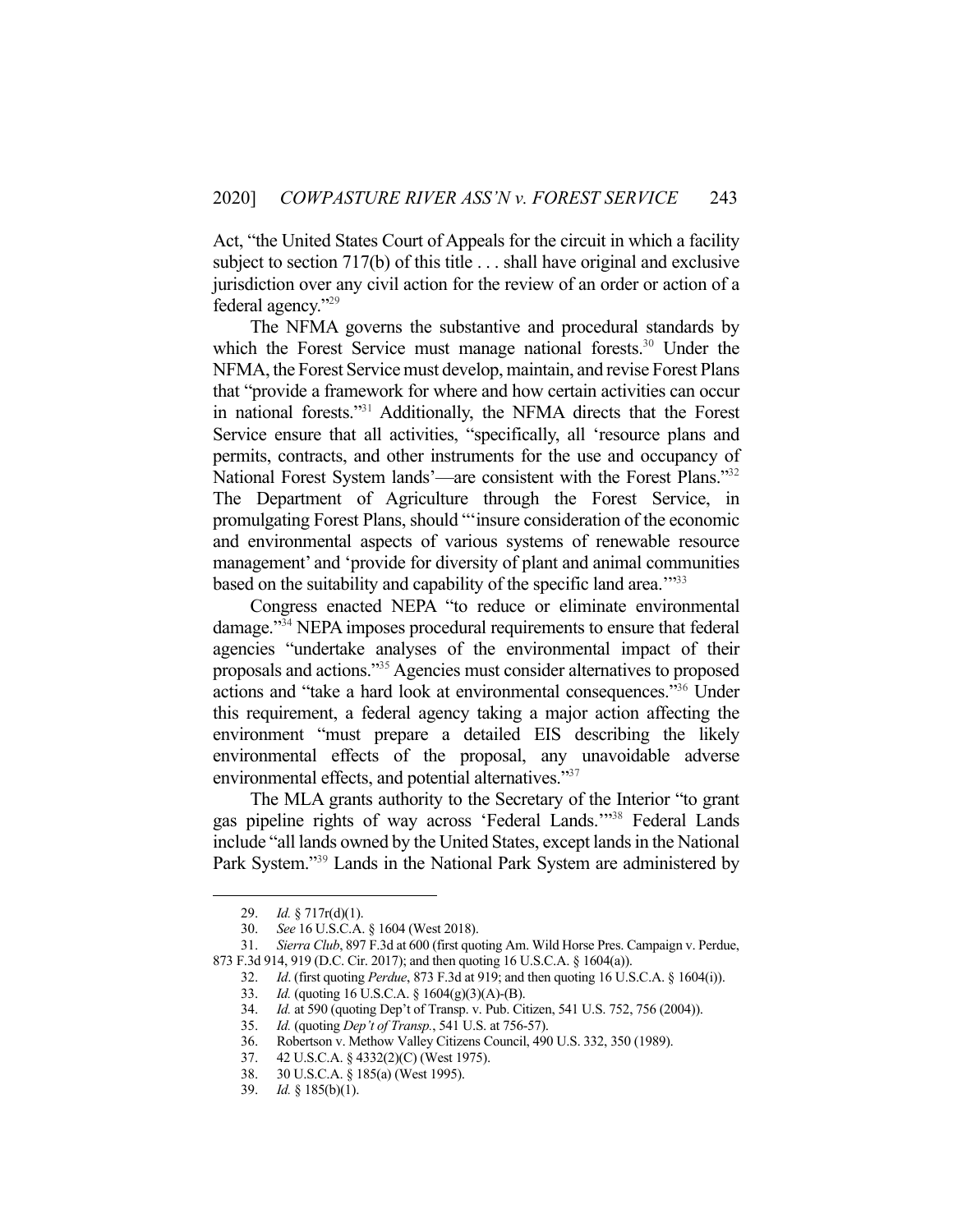the Secretary of the Interior and the National Park Service.<sup>40</sup> According to Congress, the ANST is administered by the Secretary of the Interior and the National Park Service.<sup>41</sup>

 On October 4, 2019, the United States Supreme Court granted *certiorari* to the United States Forest Service regarding petitioner's MLA claim.42 Atlantic Coast Pipeline omitted the NFMA and NEPA claims from their petition because the Forest Service will resolve them on remand. The Supreme Court must determine whether the Forest Service has authority to grant a right of way across the ANST or if the Secretary of the Interior must grant such permission.

# III. COURT'S DECISION

 The NFMA requires the implementation of Forest Plans to guide the management of U.S. national forest lands.<sup>43</sup> Petitioners deny the Forest Service's determination "that amendments to the GWNF and MNF Plans' standards to accommodate the ACP were not directly related to the 2012 Forest Planning Rule's (2012 Planning Rule's) substantive requirement."44 They claim that "the amendments are directly related to the substantive requirements both in their purpose and their effects" and thus the Forest Service violated the NFMA.<sup>45</sup> Under the 2016 Amendment of the Planning Rule, "a substantive requirement from the 2012 Planning Rule applies to a Forest Plan amendment if that requirement is 'directly related to the plan direction being added, modified, or removed by the amendment.'"46 The Forest Service official is required to "apply such requirement(s) within the scope and scale of the amendment" if there is a direct relationship between the substantive requirement *and* the amendment.<sup>47</sup> Direct relation is determined when the requirement 'is associated with either the "purpose for the amendment or the effects (beneficial or adverse) of the amendment."48 The Forest Service's ROD exempts the ACP Project from "four MNF Plan standards and nine GWNF Plan standards that relate to soil, water, riparian, threatened and endangered species, and recreational

 <sup>40. 54</sup> U.S.C.A. § 100501 (West 2014).

 <sup>41.</sup> Cowpasture River Pres. Ass'n v. Forest Serv*.*, 911 F.3d 150, 180 (4th Cir. 2018).

 <sup>42.</sup> Atl. Coast Pipeline, L.L.C. v. Cowpasture River Pres. Ass'n, No. 18-1587, WL 4889930, at \*1 (Oct. 4, 2019).

 <sup>43.</sup> *Cowpasture*, 911 F.3d at 160.

 <sup>44.</sup> *Id.* at 161.

 <sup>45.</sup> *Id.*

 <sup>46.</sup> *Id.* (quoting Sierra Club, Inc. v. Forest Serv., 897 F.3d 582, 602 (4th Cir. 2018)).

 <sup>47.</sup> *Id.*

 <sup>48.</sup> *Sierra Club*, 897 F.3d at 602 (quoting 36 C.F.R. § 219.13(b)(5)(ii) (2017)).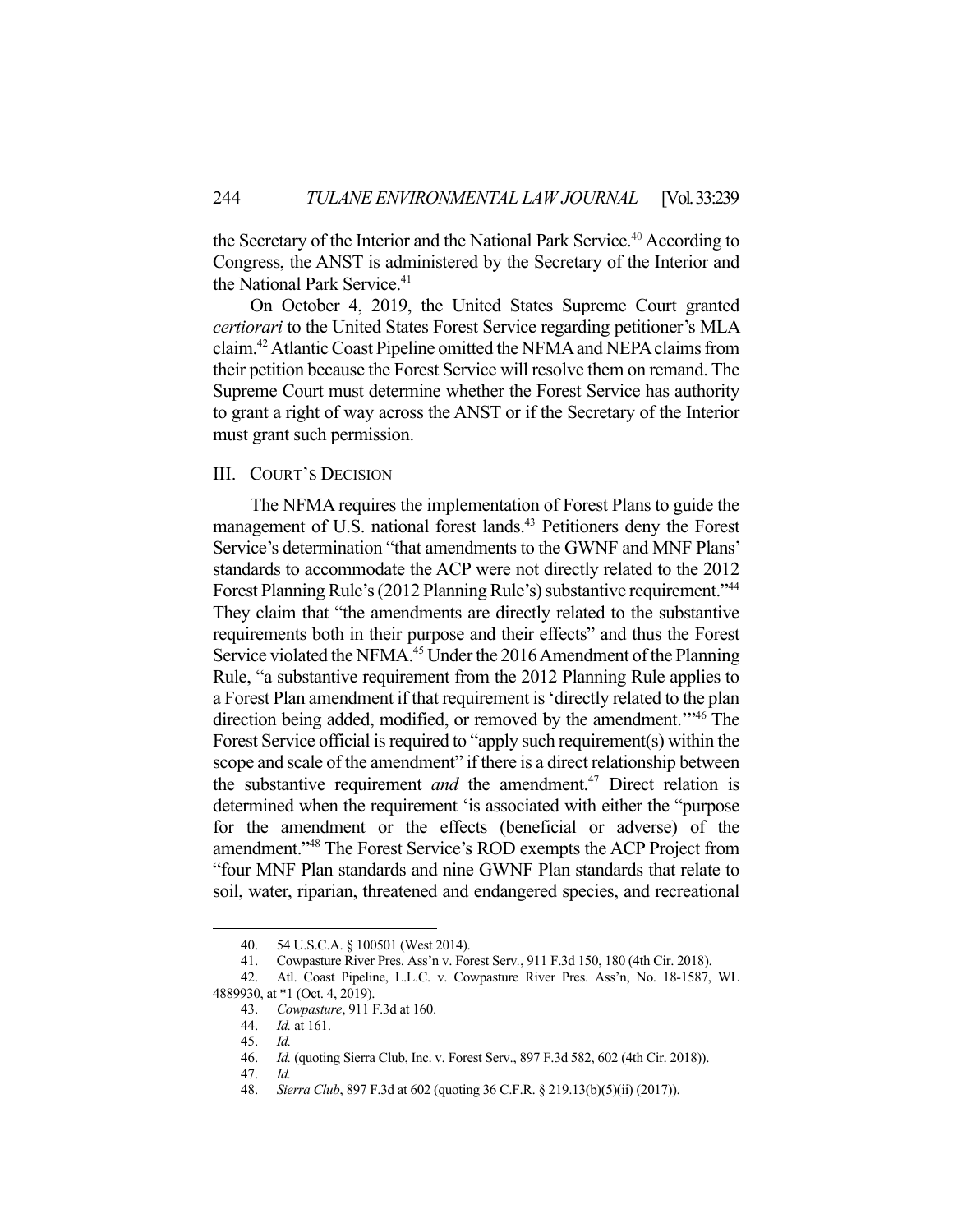and visual resources."49 The Agency "violated the NFMA and the 2012 Planning Rule because it skipped the purpose prong of the directly related analysis."50 Despite specifying the need for project specific amendments in order to meet the requirements of the NFMA, the Forest Service failed to analyze their purposes as required by the Planning Rule Amendment.<sup>51</sup> The project specific amendments are directly related because they "clearly intended to lessen protections for soils, riparian areas, and threatened and endangered species in the GWNF and MNF Plans."52 The 2012 Planning Rule specifically states substantive requirements for the exact same areas of environmental concern.

 The Forest Service claimed "that the true purpose of the amendments was just to authorize the ACP project—not to lessen environmental protections for certain resources."53 This completely contradicts the Agency's own description of the amendments, which clearly states their intent to "weaken existing environmental standards in order to accommodate the ACP, which cannot meet the current standards."54 The court dryly states that for the Forest Service "to say that a 2012 Planning Rule Requirement protecting water resources (as one example) is not 'directly related' to a Forest Plan amendment specifically relaxing protection for water resources is nonsense."55 The decision that the "Planning Rule requirements for soil, riparian resources, and threatened and endangered species" did not directly relate to the purpose of the Forest Plan amendment constituted arbitrary and capricious conduct by the Forest Service.<sup>56</sup>

 While unnecessary due to the Forest Service's failure to analyze the "purpose prong" of the 2012 Planning Rule, the court analyzed the effects prong as well. The Forest Service asserted that the Forest Plan amendments had no substantial adverse effects.<sup>57</sup> The Forest Service claimed that according to the preamble to the 2012 Planning Rule, "rarely, if ever, will a project specific amendment rise to the level of having a substantial adverse effect on these resources."<sup>58</sup> The "rarely, if ever

 <sup>49.</sup> *Cowpasture*, 911 F.3d at 162.

 <sup>50.</sup> *Id.*

 <sup>51.</sup> *See id.* at 161.

 <sup>52.</sup> *Id.* at 163.

 <sup>53.</sup> *Id.*

 <sup>54.</sup> *Id.*

 <sup>55.</sup> *Id.* at 164.

 <sup>56.</sup> *Id.*

 <sup>57.</sup> *See id.*

 <sup>58.</sup> *Id.* at 165.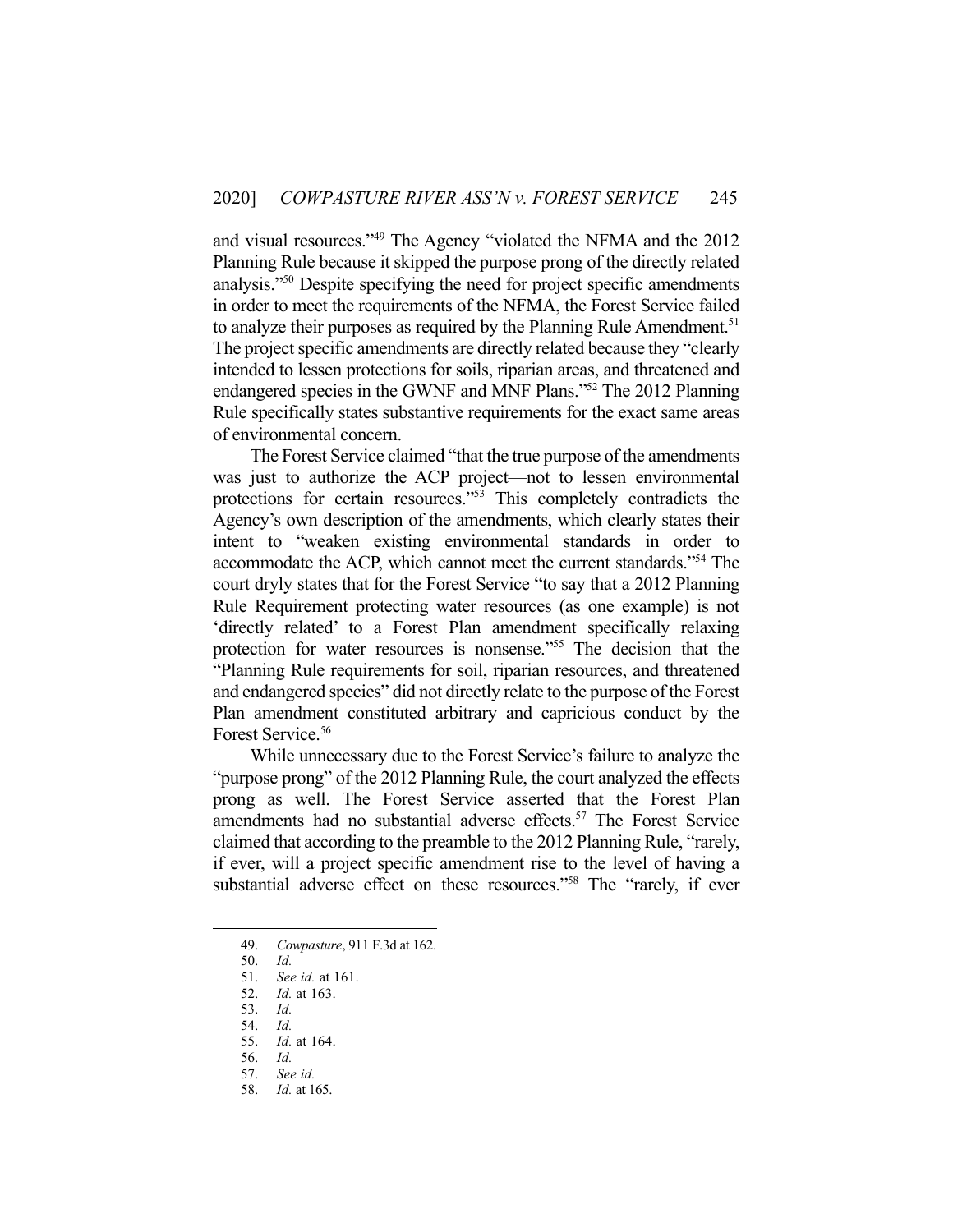language used by counsel is nowhere to be found in the preamble to the 2012 Planning Rule."59 The court noted the pure absurdity of the claim that "the Forest Service—the federal agency tasked with maintaining and preserving the nation's forest land—takes the position that as a bright line rule, a project specific amendment, no matter how large, will rarely, if ever, cause a substantial adverse effect on a national forest."60 The court rejected the petitioner's assertion that the Forest Service further violated the NFMA by failing to allow for public comment on the amendment to the Forest Plan standards. Their argument failed because the "petitioners do not attempt to demonstrate that the outcome of the process would have differed in the slightest had notice been at its meticulous best."<sup>61</sup>

 The petitioners claimed that the Forest Service's failure "to study alternative off-forest routes, and adopt[ion of] a FEIS that failed to take a hard look at landslide risks, erosion, and degradation of water quality" violated NEPA.62 The FEIS prepared by FERC "did not satisfy the Forest Service's earlier comments and suggestions on the DEIS."63 The Forest Service "adopted FERC's inadequate EIS without undertaking the required independent review."64 An agency may not adopt an inadequate EIS. According to the applicable regulations, "if a [DEIS] is so inadequate as to preclude meaningful analysis . . . the agency shall make every effort to disclose and discuss at appropriate points in the draft statement all major points of view on the environmental impacts of the alternative including the proposed action."65 Nothing in the record shows that the Forest Service or Atlantic "undertook the required independent review."66 The Forest Service commented on the lack of route alternatives and still adopted the FEIS unchanged from the draft. Despite previously held fears, "the National Forest Avoidance Route Alternatives section in the FEIS is identical to the DEIS."67 The Forest Service granted the ROD on the same day that FERC issued the FEIS.<sup>68</sup> Without explaining the disappearance of their concerns over the alternative route analysis, the Agency stated that "FERC's evaluation concluded that the major pipeline route alternatives

 <sup>59.</sup> *Id.*

 <sup>60.</sup> *Id.*

 <sup>61.</sup> *Id.* at 167 (quoting Friends of Iwo Jima v. Nat'l Capital Planning Comm'n, 176 F.3d 768, 774 (4th Cir. 1999)).

 <sup>62.</sup> *Id.* at 170.

 <sup>63.</sup> *Id.*

 <sup>64.</sup> *Id.*

 <sup>65.</sup> *Id.* (quoting 40 C.F.R. § 1502.9(a) (1977)).

 <sup>66.</sup> *Id.* at 171.

 <sup>67.</sup> *Id.* at 172.

 <sup>68.</sup> *Id.*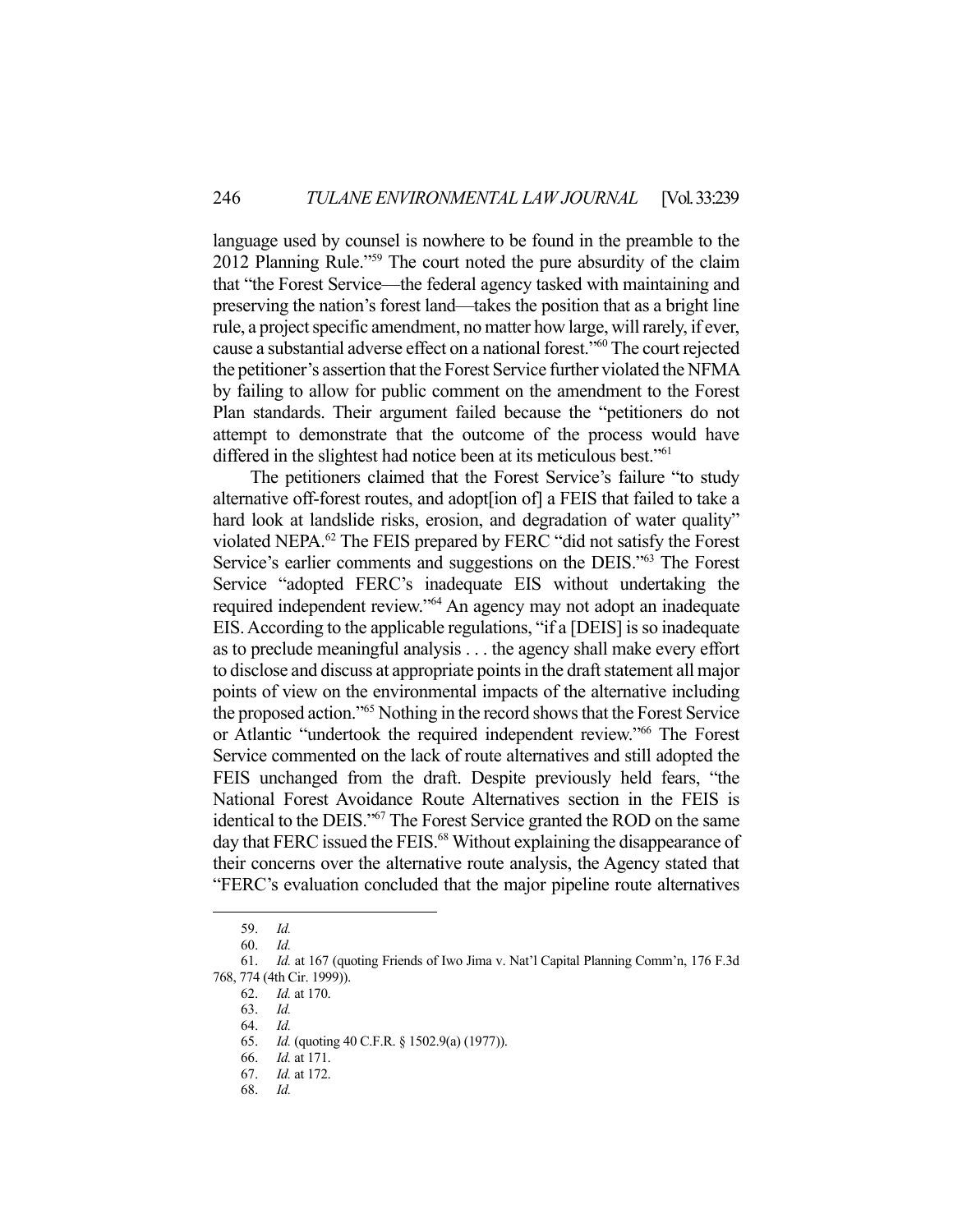and variations do not offer a significant environmental advantage when compared to the proposed route."69 The very analysis that the Forest Service had previously requested in the EIS suddenly became a non-issue without any changes made between the draft EIS (DEIS) and the final EIS. The court found striking similarities between this "sudden acquiescence to the alternative analysis in the FEIS" and the *Sierra Club, Inc. v. Forest Service* decision in which it "determined that the Forest Service had acted arbitrarily and capriciously in adopting the sedimentation analysis for a different pipeline project."<sup>70</sup>

 While NEPA does not require environmentally friendly outcomes, it does require a level of care beyond that taken by the Forest Service. An agency decision may still pass muster "even if there will be negative environmental impacts resulting from it, so long as the agency considered these costs and still decided that other benefits outweighed them."71 When the proposal may impact national forest land "that Congress has specially designated for federal protection," the agency must take "particular care."72 The court held that the Forest Service failed its duty to take particular care in granting the SUP without sufficiently analyzing the potential for "landslide risks, erosion impacts, and degradation of water quality."73 Furthermore, the Forest Service made this decision without sufficient "information about the effectiveness of mitigation techniques to reduce those risks."74 On yet another issue, the Forest Service accepted the FEIS without requiring FERC to address specific potential environmental issues raised in their previous responsive comments.

 The proposed ACP route terrain with a potential for landslides. As noted by the Forest Service, "similar hazards on other smaller pipelines in the central Appalachians have led to slope failures, erosion, and sedimentation incidents, and damage to aquatic resources."<sup>75</sup> The Agency used a FEIS from the Columbia Gas Transmission pipeline as an example of the safe crossing of a similar pipeline over similar terrain. As both sides prepared arguments, "a landslide in Marshall County, West Virginia

 <sup>69.</sup> *Id.*

 <sup>70.</sup> *See* Sierra Club, Inc. v. Forest Serv., 897 F.3d 582, 589-90 (4th Cir. 2018).

 <sup>71.</sup> Nat'l Audubon Soc'y v. Dep't of Navy, 422 F.3d 174, 184 (4th Cir. 2005) (quoting Robertson v. Methow Valley Citizens Council, 490 U.S. 332, 350-51 (1989)).

 <sup>72.</sup> *Id.*

 <sup>73.</sup> *Cowpasture*, 911 F.3d at 174.

 <sup>74.</sup> *Id.* 

 <sup>75.</sup> *Id.* at 174-75.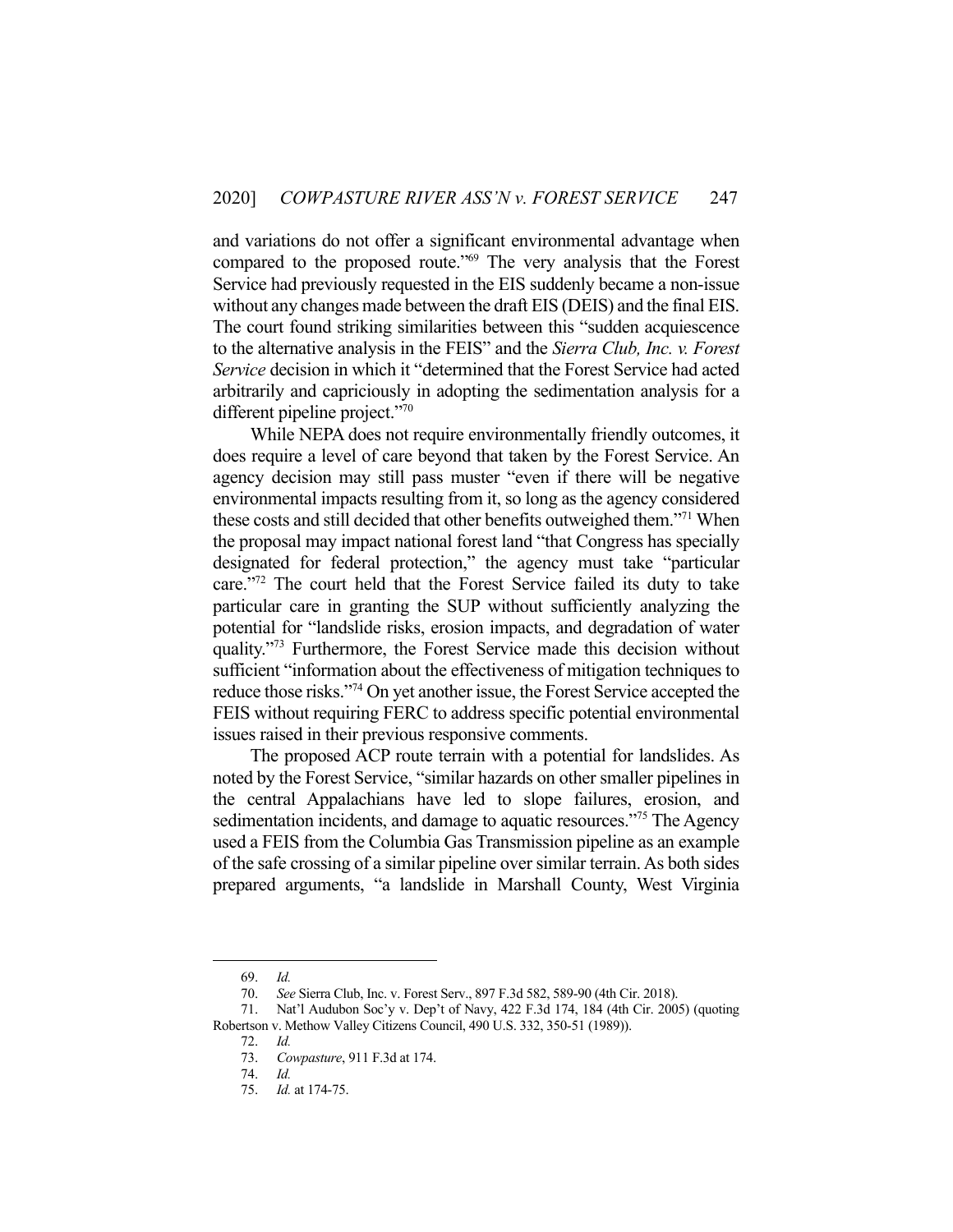caused the Columbia pipeline—highlighted by the Forest Service for its safety and stability—to rupture and explode."76

 Regarding erosion risks, the Forest Service criticized Atlantic's proposal for the installation of erosion control devices and their success in controlling erosion damage in the mountainous landscape of West Virginia and Western Virginia.77 Nothing in the record indicates that Atlantic took any action to resolve the Forest Service's concerns with the success rate of the proposed erosion control devices.78 Without any evidence to the contrary, the Forest Service "relied on this figure to determine that Atlantic's proposed mitigation measures would effectively reduce erosion and sedimentation impacts from the ACP project."79 While NEPA "does not require a fully formed mitigation plan to be in place," the Forest Service granted its draft ROD "in reliance on a mitigation plan that had not been established, and one that, as demonstrated by the Forest Service's own concerns, had not been proven effective."80

 The Court held that the Agency misinterpreted the MLA in determining that they had authority to grant the right of way without the need for permission from the National Park Service (NPS).<sup>81</sup> According to the court, the MLA "is clear that the Secretary of the Interior administers the entire ANST, while 'other affected State and Federal agencies,' like the Forest Service manage trail components under their jurisdiction."<sup>82</sup> Specifically, the law clarifies that "nothing contained in this chapter shall be deemed to transfer among Federal agencies any management responsibilities established under any other law for federally administered lands which are components of the National Trails System."83 The court held that the Forest Service lacked "statutory authority to grant pipeline rights of way across the ANST pursuant to the MLA" and thus vacated the ROD and SUP granting such a right of way.<sup>84</sup>

## IV. ANALYSIS

 As experts in their field and guardians of the realms they are entrusted to protect, federal and state agencies are given deference from

 <sup>76.</sup> *Id.* at 175.

 <sup>77.</sup> *Id.* at 176.

 <sup>78.</sup> *Id*.

 <sup>79.</sup> *Id.*

 <sup>80.</sup> *Id.* at 178.

 <sup>81.</sup> *Id.* at 181.

 <sup>82.</sup> *Id.* at 180; *see* 16 U.S.C. § 1246(a) (West though P.L. 116-112).

 <sup>83. 16</sup> U.S.C. §§ 1246(a)(1)(A).

 <sup>84.</sup> *Cowpasture*, 911 F.3d at 181.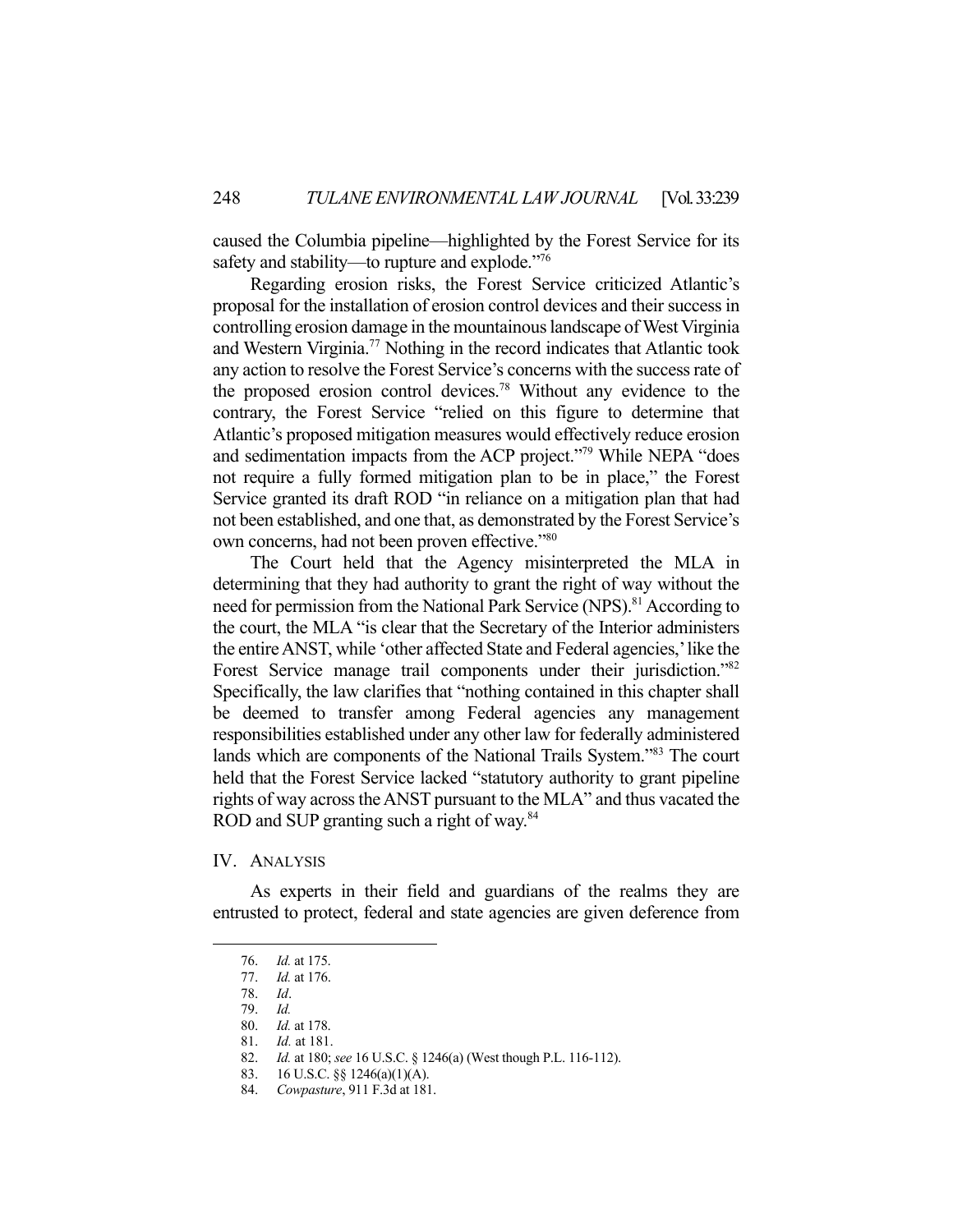the court system. There are, however, limits to this deference when the agency acts arbitrarily and capriciously in disregard of their designated mission. A natural gas pipeline brings desperately needed jobs to the citizens of Central Appalachia who have been so decimated by the demise of the coal industry, the Great Recession, and the Opioid Crisis. Last year in West Virginia, "4,000 equipment operators were working along with 4,500 laborers . . . [h]undreds more workers were truck drivers and pipeline welders. More than half of those workers were local."85 While job opportunities may provide short-term benefit, the national forests are part of what makes Appalachia great. The GWNF and MNF not only add aesthetic benefits but also economic ones. The beauty of the region brings tourism revenue to a region that has long been trapped in the monoculture of mineral extraction. Potential disasters resulting from the hasty acceptance of a pipeline proposal can prove equally as devastating to a region as the harshness of unemployment and job loss.

 The Forest Service's actions in pushing the Atlantic Coast Pipeline project forward with reduced procedural requirements and environmental standards puts the national forests at substantial risk for degradation. The Forest Service said so themselves when they voiced their concerns following the issuance of the draft environmental impact statement. Congress established these environmental standards to protect the region and others like it from destruction of the natural resource that is the forest. As the court aptly quotes from *The Lorax,* "[W]e trust the United States Forest Service to 'speak for the trees, for the trees have no tongues."<sup>86</sup> As protectors of our nation's forest resources, the Agency must not act as a rubber stamp to projects with serious potential environmental impacts. Here, the United States Forest Service completely failed to speak for the voiceless trees and "abdicated its responsibility to preserve national forest resources."87 While the Agency had serious concerns about the ACP's potential environmental impacts, these concerns "were suddenly, and mysteriously, assuaged in time to meet a private pipeline company's deadlines."88

 Repeatedly the court notes that the Forest Service made a complete about face regarding previously communicated environmental concerns.

 <sup>85.</sup> Brad McElhinny, *Expenses and Delays Continue for Mountain Valley Pipeline, Where Work was Halted Again*, METRONEWS (Oct. 27, 2019, 5:00 PM), http://wvmetronews.com/2019/ 10/27/expenses-and-delays-continue-for-mountain-valley-pipeline-where-work-has-halted-again/.

 <sup>86.</sup> *Cowpasture*, 911 F.3d at 183 (quoting DR. SEUSS, THE LORAX (1971)).

 <sup>87.</sup> *Id.*

 <sup>88.</sup> *Id.*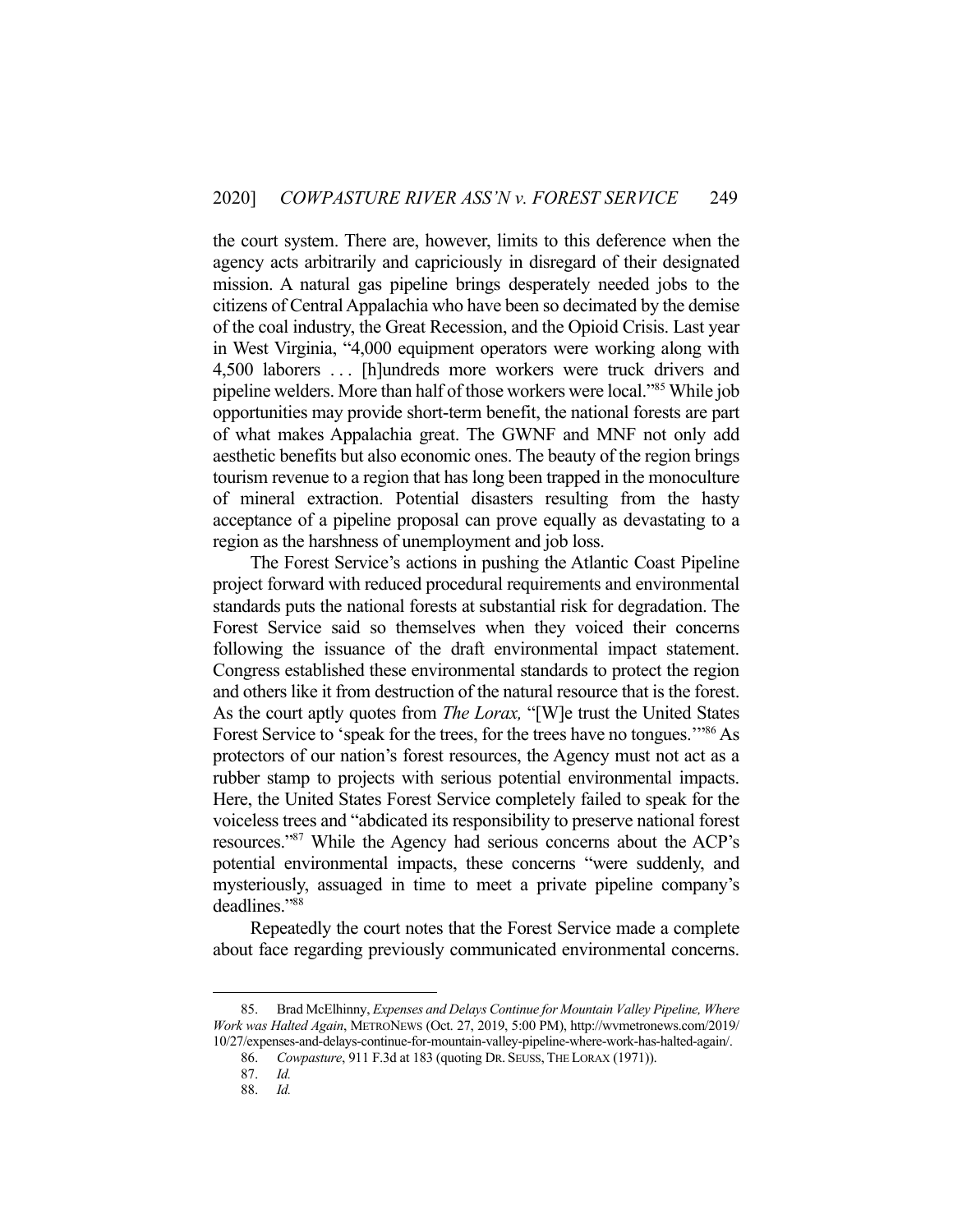Each time, this change of heart came with no explanation or reasoning from the agency. The question is not so much whether the pipeline should be built at all. The issue is that the regulatory process has been completely usurped in order to expedite construction. As stated in the previous section, NEPA does not require that all environmental impacts be absolutely prevented. However, the law requires that pipeline companies like Atlantic play by the rules and meet congressionally established procedural and substantive requirements. It is up to agencies like the Forest Service to uphold and enforce those rules. Had Atlantic done its due diligence and followed these procedures, the project might very well be on its way to completion. In allowing Atlantic to fail to meet its obligations, the Forest Service has failed to perform its duty. The court correctly ruled that the Forest Service acted arbitrarily and capriciously in violation of NFMA and NEPA. On remand, the Agency now must fulfill its obligation to the American people and ensure that the project only resumes construction in accordance with the law and following the proper environmental impact analysis.

 As previously noted, the Supreme Court agreed to review this case. Before the Supreme Court, the Forest Service claimed that Fourth Circuit "'effectively erected a 2,200-mile barrier' along the Appalachian Trail to pipelines" seeking to traverse the mountain range.<sup>89</sup> The additional administrative steps do not completely bar pipeline approval. While requiring energy companies to seek approval from another agency, it is hyperbolic to claim that the court of appeals has erected a barrier to all projects proposed and future. The government's arguments "rely on a fiction that attempts to divorce the Appalachian Trail from the land it encompasses."90

 The respondent environmental groups argue that the Forest Service's interpretation goes against the "ordinary English usage of three statutes, longstanding agency practice, and the solid reality of the Trail's existence as land upon which generations of hikers have walked, and their children and grandchildren as well."91 Nothing in the statutes distinguishes the words "land" and "trail" in the way argued by the Forest Service. A trail is simply a specific use for the land it has been cut from.

 <sup>89.</sup> Keith Goldberg, *High Court to Review 4th Circuit's Atlantic Coast Pipeline Ruling*, LAW360 (Oct. 4, 2019, 9:58 AM), https://www.law360.com/articles/1206219.

 <sup>90.</sup> Keith Goldberg, *Justices Told \$7B Pipeline Can't Cross Appalachian Trail*, LAW360 (Jan. 16, 2020, 4:23 PM), https://www.law360.com/articles/1234999/justices-told-7b-pipelinecan-t-cross-appalachian-trail (quoting Brief of Respondents at \*13, U.S. Forest Serv. v. Cowpasture River Pres. Ass'n, Nos. 18-1584, 18-1587 (Jan. 15, 2020)).

 <sup>91.</sup> *Id.* (quoting Brief of Respondents, *supra* note 90, at \*3).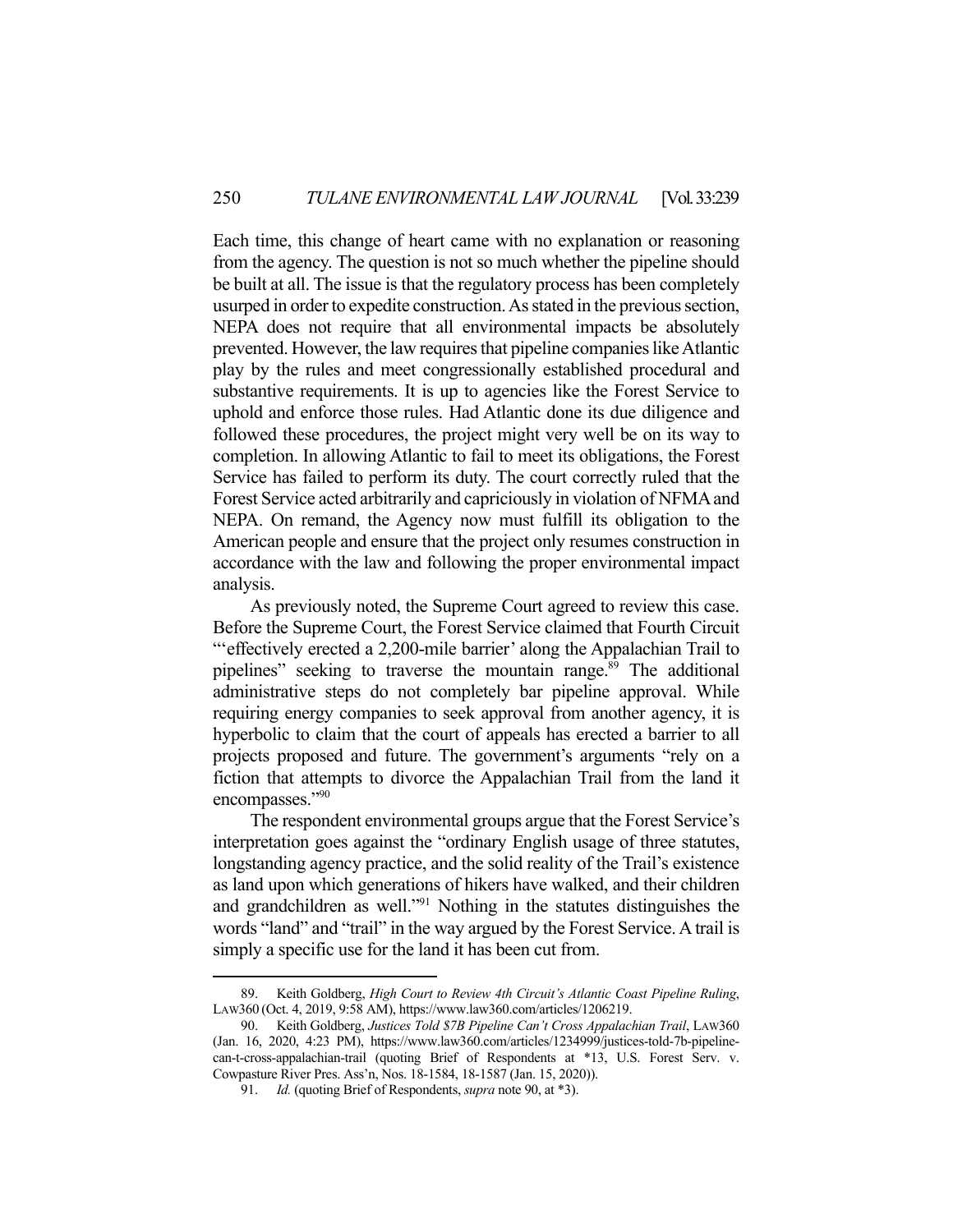The Appalachian Trail provides a narrow 2200-mile sanctuary for millions of hikers each year. Robert Frost wrote, "'[T]he land was ours before we were the land's,' and, 'This land, this [t]rail belongs to the American people.' Congress directed that it shall be administered by the Park Service 'in such a manner and by such means that will leave [it] unimpaired for the enjoyment of future generations."<sup>92</sup> While the Mineral Lease Act allow the Secretary to grant rights of way for oil and gas pipelines, it carves out protections for lands in the National Park System. While allowing for the grant of rights of way to build power lines, telephone lines, and certain canals, it makes no mention of oil and gas pipelines.93 The Act creating the National Park Service "defines that system to include 'any area of land. . . administered by the Secretary [of the Interior], acting through' the Park Service."94 Under that statute, "the Appalachian Trail shall be administered primarily as a footpath by the Secretary of the Interior."<sup>95</sup> The purpose of these statutes is to erect environmental protections for public land. Failure of government agencies to further this goal, or to "speak for the trees," places a great responsibility on the court system to protect the environment when the rest of the government has failed. If the government is to grant a right of way across the Appalachian Trail at all, the decision should not be made by the Forest Service alone without consultation and approval from the Secretary of the Interior and the National Park Service.

 The noted case and the Supreme Court's forthcoming decision has implications as to the scope of power granted to agencies like the Forest Service. The differentiation of a trail as separate from the land it sits upon would alter the management structure currently in place. The Fourth Circuit has impeded the movement toward greater power held by the Forest Service in how it manages protected land. The government's interpretation of the MLA would allow the Forest Service the ability to open up additional federally protected lands to economic exploitation and to drift further away from its mission to protect our nation's forest resources.

### V. CONCLUSION

 The Fourth Circuit correctly vacated the United States Forest Service's decision to grant a SUP for the Atlantic Coast Pipeline for

 <sup>92.</sup> Brief of Respondents, *supra* note 90, at \*7.

 <sup>93.</sup> *Id.* 

 <sup>94.</sup> *Id* at \*13 (quoting 16 U.S.C. § 1244(a)(1) (2019)).

 <sup>95. 16</sup> U.S.C. § 1244(a)(1).